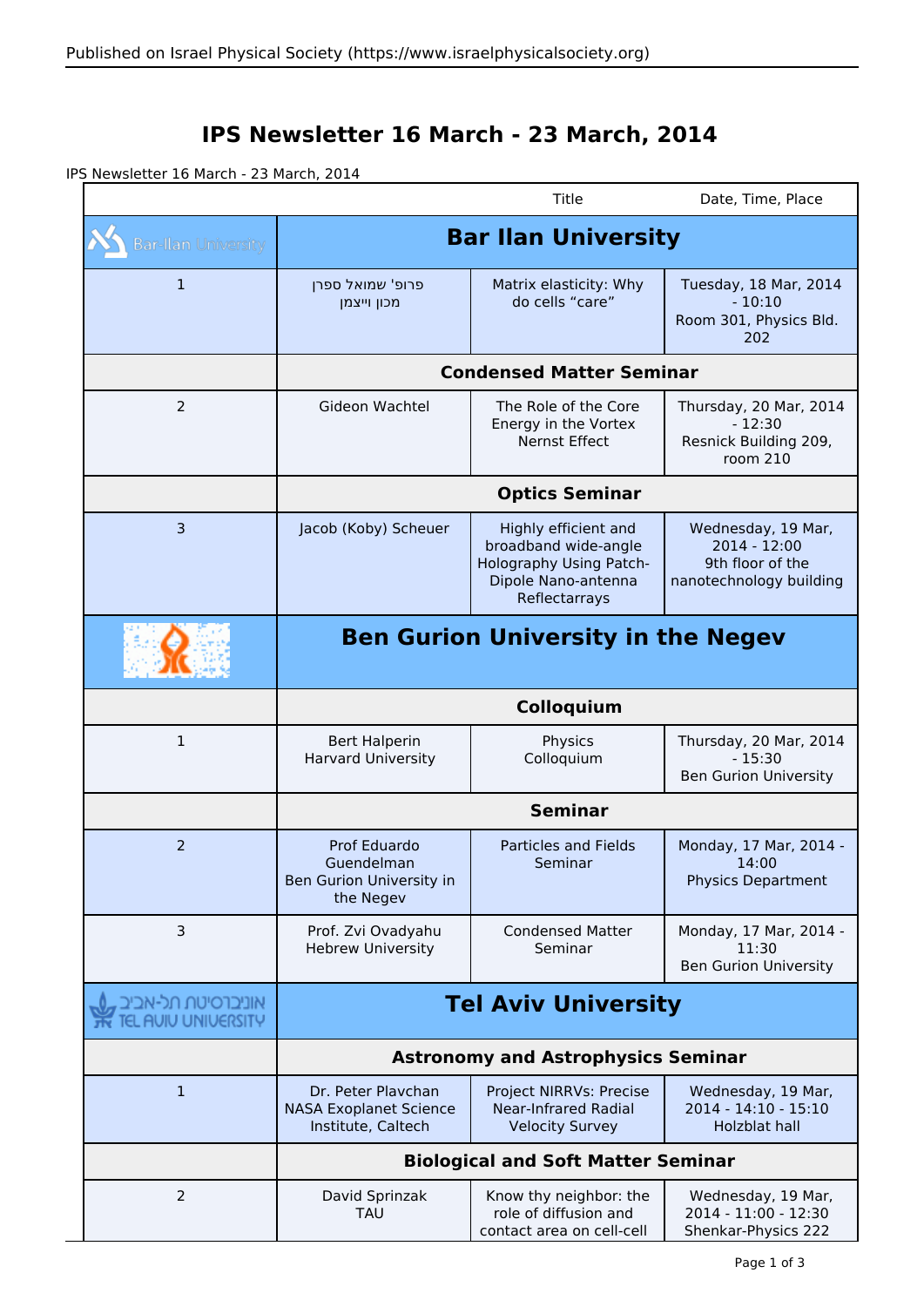|                                                                   |                                                                                                               | Title<br>signaling                                                                                                                    | Date, Time, Place                                                                         |  |  |
|-------------------------------------------------------------------|---------------------------------------------------------------------------------------------------------------|---------------------------------------------------------------------------------------------------------------------------------------|-------------------------------------------------------------------------------------------|--|--|
|                                                                   | Colloquium                                                                                                    |                                                                                                                                       |                                                                                           |  |  |
| 3                                                                 | Professor Renate Loll<br><b>Radboud University</b><br>Nijmegen                                                | Causal Dynamical<br><b>Triangulations: Creating</b><br>Quantum Spacetime<br>Dynamically                                               | Sunday, 23 Mar, 2014 -<br>16:00<br><b>Melamed Lecture Hall</b>                            |  |  |
|                                                                   | <b>Condensed Matter Seminar</b>                                                                               |                                                                                                                                       |                                                                                           |  |  |
| 4                                                                 | Prof. Aaron Kapitulnik<br>Stanford                                                                            | Time reversal<br>symmetry breaking in<br>unconventional<br>superconductors                                                            | Monday, 17 Mar, 2014 -<br>$16:00 - 17:15$<br>Shenkar 204                                  |  |  |
|                                                                   | <b>Particle Physics Seminar</b>                                                                               |                                                                                                                                       |                                                                                           |  |  |
| 5                                                                 | Prof. Masahiro Hotta<br><b>Tohoku University</b>                                                              | Quantum teleportation<br>of energy in relativistic<br>QFT                                                                             | Thursday, 20 Mar, 2014<br>$-10:10 - 11:10$<br><b>Holcblat hall</b>                        |  |  |
|                                                                   | <b>Special Colloquium</b>                                                                                     |                                                                                                                                       |                                                                                           |  |  |
| 6                                                                 | Achim Rosch<br><b>Cologne University</b>                                                                      | Magnetic whirls in<br>chiral magnets:<br>skyrmions and<br>monopoles                                                                   | Wednesday, 19 Mar,<br>2014 - 11:10 - 12:00<br>multi disciplinary<br>building, room 315    |  |  |
| האוניברסיטה העברית בירושלים<br>The Hebrew University of Jerusalem | <b>The Hebrew University of Jerusalem</b>                                                                     |                                                                                                                                       |                                                                                           |  |  |
|                                                                   | <b>Astrophysics Seminar</b>                                                                                   |                                                                                                                                       |                                                                                           |  |  |
| $\mathbf{1}$                                                      | Prof. Martin Haehnelt<br>loA Cambridge                                                                        | "TBA" (At the Institute's<br>website)                                                                                                 | Thursday, 20 Mar, 2014<br>$-12:00 - 13:00$<br>Kaplun Building, Seminar<br>room, 2nd floor |  |  |
|                                                                   | <b>Condensed Matter Seminar</b>                                                                               |                                                                                                                                       |                                                                                           |  |  |
| 2                                                                 | Prof. Richard Berkovits<br>Institute for<br>Nanotechnology and<br>Advanced Materials, Bar-<br>Ilan University | "Entanglement entropy<br>of low-lying excitation in<br>localized interacting<br>system: Signature of<br>Fock space<br>delocalization" | Thursday, 20 Mar, 2014<br>$-12:00 - 13:30$<br>Danciger B Building,<br>Seminar room        |  |  |
|                                                                   | <b>High Energy Theory Group Seminar</b>                                                                       |                                                                                                                                       |                                                                                           |  |  |
| 3                                                                 | Prof. Amos Yarom<br>Technion - Israel<br>Institute of Technology                                              | "Anomalies and the<br>thermodynamic partition<br>function"                                                                            | Wednesday, 19 Mar,<br>2014 - 12:00 - 13:00<br>Kaplun Building, Seminar<br>room, 2nd floor |  |  |
|                                                                   | Joint High Energy Physics and Astrophysics Seminar                                                            |                                                                                                                                       |                                                                                           |  |  |
| 4                                                                 | Prof. Evgeny Derishev<br>Institute of Applied<br>Physics, Nizhny<br>Novgorod, Russia                          | "TBA" (At the Institute's<br>website)                                                                                                 | Thursday, 20 Mar, 2014<br>$-14:00 - 15:00$<br>Kaplun Building, Seminar<br>room, 2nd floor |  |  |
|                                                                   | <b>Nonlinear Physics Seminar</b>                                                                              |                                                                                                                                       |                                                                                           |  |  |
| 5                                                                 | Mr. Amir Bar                                                                                                  | "Mixed order phase                                                                                                                    | Wednesday, 19 Mar,                                                                        |  |  |